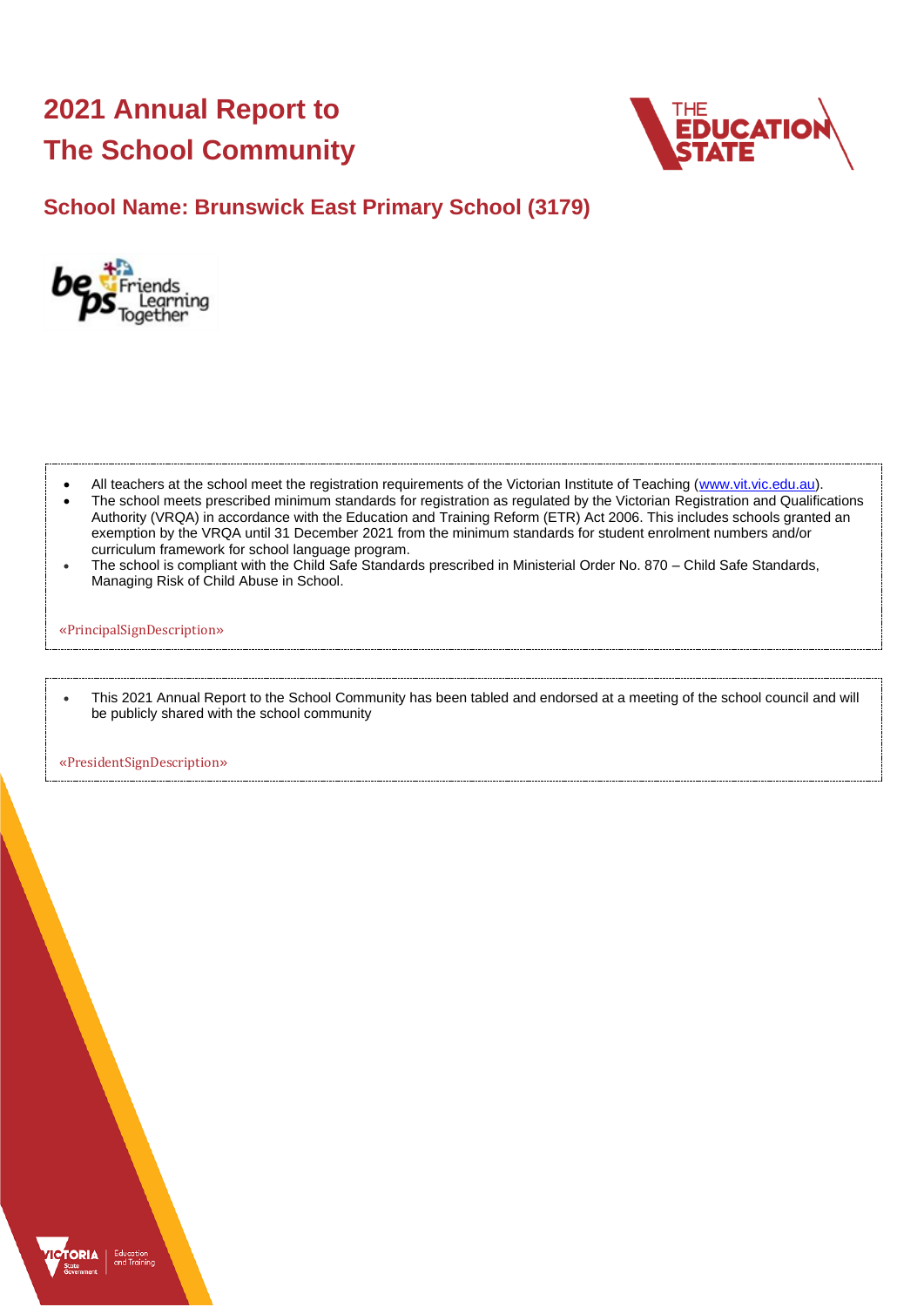## **About Our School**

#### School context

Brunswick East Primary School (BEPS) is located about 6 kilometres North of the Melbourne Central Business District. The enrolment of 412 students is drawn from a medium to high socio-economic profile with a low socio-educational disadvantage profile. In general, our parents and carers are well educated and employed in a range of academic, professional, and creative jobs. Many of our families live in apartments or in houses on small blocks. Unfortunately, the COVID-19 pandemic lockdown impacted many of our families and hence the enrolment in 2021 was significantly lower than in 2020 and 2019, with many families moving out of the inner suburbs and opting for larger houses to live in, or a rural/beachside residence. Unfortunately, 2021 resulted in few international students.

At BEPS, we pride ourselves on the inclusive nature of our school and community. We learn with our friends and strive to build relationships between students and with staff. We want all students to know that they can learn, that they learn differently, and that growth, rather than a score, is most important. We welcome all families to our school.

Children at all levels learn onsite, through targeted inquiry, explicit teaching, active participation, and philosophical discussion. Online education focused on student participation in explicit teaching, student interest, and maintaining healthy activities.

BEPS has 30.6 equivalent full-time staff, 2 Principal class and 23 teachers, 1 Business Manager, plus 4.6 Education Support Staff. We have no staff who identify as Aboriginal or Torres Strait Islanders. All staff have a high level of commitment to the students' emotional development; academic growth; and professional learning, which revolves around current research, and best practice. There is continued positive satisfaction in the school from the parents and staff who endorse the school climate.

Our parent community is very supportive, and our success depends on our strong partnership with parents, carers, and the community. In 2021, we had a strong focus on Numeracy and this was led by the Maths coordinator.

We provide information to our families on a regular basis and encourage them all to engage with the school so as to improve students' learning, through participation in online sessions, newsletters, phone calls, 3-way conferences, information forums, and 1:1 Webex meetings as necessary.

We have high expectations of staff and students across all aspects of schooling, and we encourage students to build resilience, learn from ongoing attempts to solve problems, and develop mastery skills.

#### Framework for Improving Student Outcomes (FISO)

In 2021, BEPS Annual Implementation Plan focused on the implementation of Key Improvement Strategies related to the FISO dimensions of Building Practice Excellence, Curriculum Planning and Assessment, and Building Leadership Teams. This included:

- Improving the learning growth of every student.
- Improving curiosity, challenge, creativity, and critical thinking in students' learning
- Empowering students to be resilient, engaged, and motivated learners
- Making happy, active, and healthy kids a priority

To do this we have continued to improve teacher knowledge of mathematical teaching, through participation in professional Learning run, over two years, by Mathematical Teachers Victoria, and the Professional Learning Communities initiative, run by DET, Northwest Region Victoria.

The focus of the year was on supporting students and their families to maintain a positive focus throughout the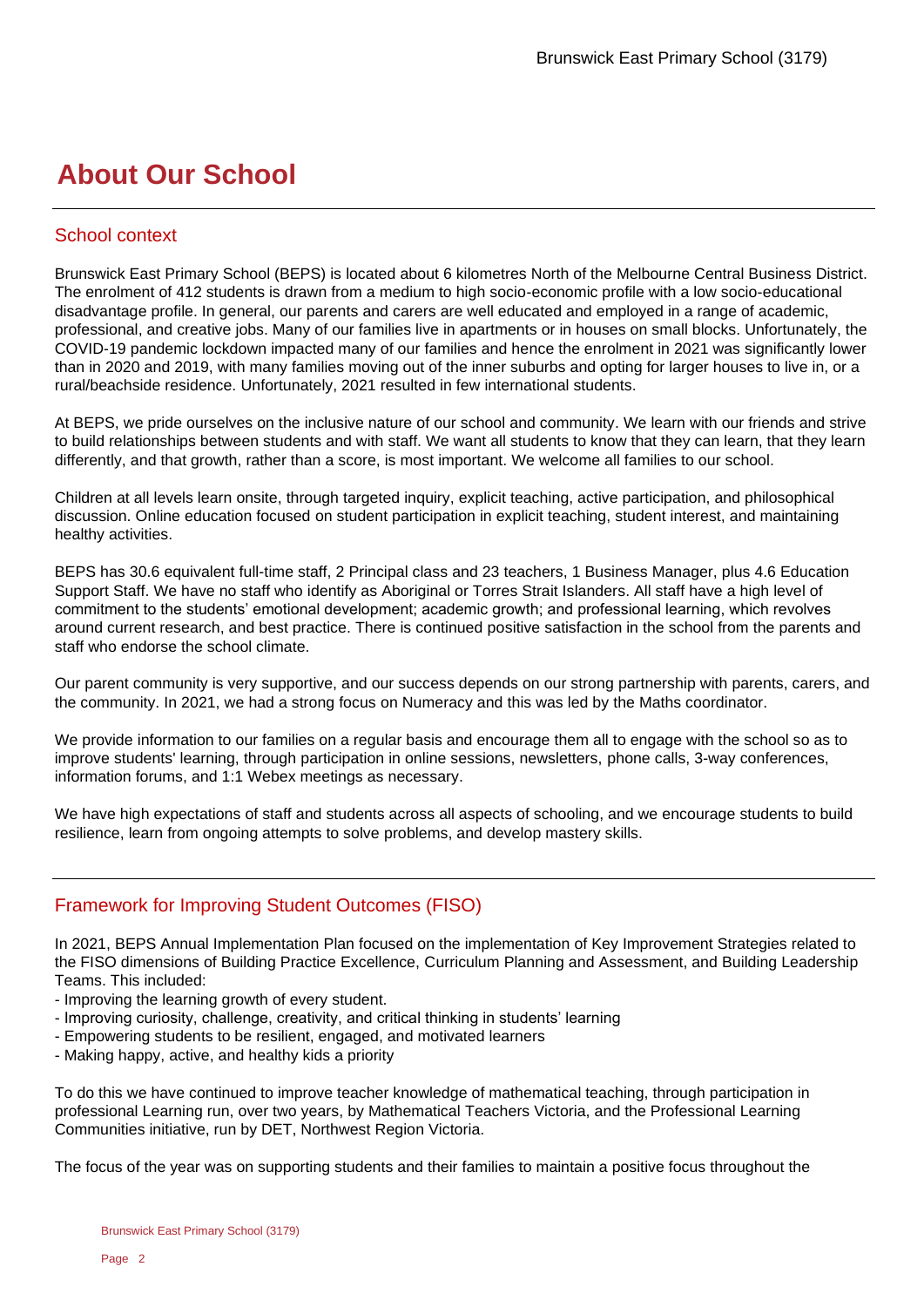pandemic, provide explicit and targeted learning for all students in Literacy and Numeracy, and help to develop happy, healthy, resilient students.

The Tutor Learning Initiative supported teachers to work with very small groups of students on a targeted goal. These groups ran for approximately 5 weeks and provided ongoing feedback on student progress.

The application of technology to support student learning continued in 2021 through online learning and the development of Digital Learning Journals. These journals focused on student growth and enabled older students to show improved engagement with their learning, show pride in what they had achieved and the growth they had made, and allowed them to speak confidently about their learning at the 3 – way conferences with their parents/carers.

#### Achievement

In 2021, Teacher assessment and external testing showed that students at BEPS received a high-quality education that empowers them to think and prepares them for meaningful and responsible involvement within a variety of communities.

During remote learning, staff were able to utilise online resources for content delivery and assessment and consequently develop new ways of differentiating learning for students. The development of online resources contributed to staff collegiality at a time when face-to-face meetings were not used and many staff were teaching from home.

Our results show that 94.1% and 95.6% of students in Prep to Grade 6, achieved age-expected standards in English and Mathematics respectively. Well above the state average and in line with results from students in schools with a similar socioeconomic background.

It is pleasing to see that our 4-year trend data for reading in Year 3 and Year 5 remains well above the state average and slightly higher than that of students at similar schools. The results for numeracy show that while being above the state average, our Year 3 and Year 5 students performed lower than like schools for 2021.

In 2021 we applied to have a number of our students supported through the Program for Students with a Disability. A number of these applications were successful and this will help us to support students with a disability to achieve their individual learning goals, in 2022.

#### Engagement

Brunswick East Primary School has a friendly and positive school culture. Students, families, the local community, and staff work together to create challenging and engaging opportunities for students to learn and grow.

BEPS has multi-age, flexible learning spaces for years 1-6. This ensures learning spaces that can best cater to the specific learning taking place. This flexibility allows for, inquiry-based programs that encourage students to have high expectations and enable them to learn and develop positive attitudes towards themselves and their learning. Most students connected strongly with the opportunities provided during the remote learning period. For some,e it enabled them to research topics and questions that were of relevance to them or play online games with friends. However, there were several students who found the online experience isolating, and stressful. Teachers had to develop a variety of strategies to ensure that students were present at the sessions and documentation, of submitted learning samples, was a critical step. The families of the students who could not be confirmed as present online were contacted individually by classroom assistants, teachers, and the Principal to develop 1:1 sessions, sessions with a parent/carer as well, or with a very small group of students (2-4 students)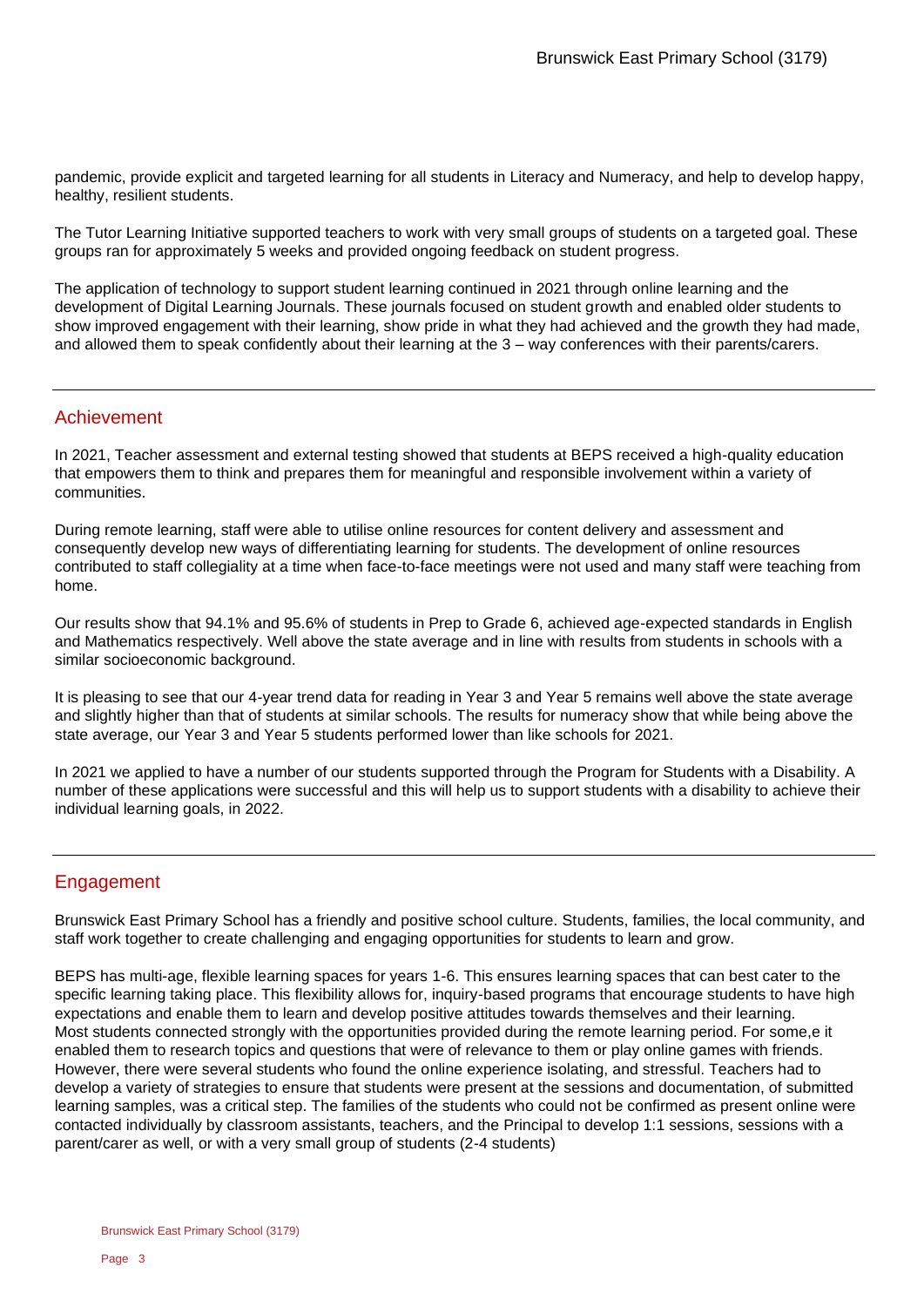To support student engagement during the transition back to onsite learning, our school engaged 'I Can' to run two sessions a week for students who had withdrawn from the group during online learning or showed high levels of anxiety. This will continue in 2022.

Attendance at BEPS is highly valued because we know that regular attendance is important for ongoing student improvement.

We have continued to have high numbers of students attend regularly and consistently (90%) but this figure is lower than usual. The reasons for non-attendance are almost entirely illness and family fear of the impact of COVID on vulnerable family members. Throughout the year we worked to support the students in these families by providing online learning activities that they could choose from, as well as maintaining regular contact with the families.

#### **Wellbeing**

Through our culture of inquiry and reflection and the core values of Empathy, Creativity, Friendship, Resilience, and Wonder, children develop positive attitudes and acquire skills that equip them for their future.

The multi-age model continues to ensure a positive whole school culture of mutual respect through peer tutoring and communal responsibility.

The school maintains a consistent approach to well-being through the core beliefs that all students have the right to learn and the right to be safe. Students generally feel supported by their teachers in safe and stimulating learning environments.

Hence, the well-being results for 2021 are disappointing and show that approximately 35% of students in Years 4 to 6 do not feel connected to BEPS and do not endorse our management of bullying at the school. In situations where the bullying occurred online, the forums were not linked to the student's learning and were out of sight from their parents/carers, and the remote nature of the learning did not support speaking to students and working through the issues as we would when onsite. Respectful relationships and E-safety will be part of the curriculum in 2022.

#### Finance performance and position

Brunswick East Primary School continues to be in a strong financial position with surplus funds because of fundraising and responsible spending. In 2021 we initially budgeted for more students on site, and the reduction in student numbers due to COVID resulted in a deficit.

Teacher-student ratios were low. We had, 1 teacher to 17 students in prep, and roughly 1 teacher to 22 students across Grades 1 to 6, to ensure that students were provided with time and support from staff, to maintain sufficient planning time for teams, and we employed extra classroom assistants where necessary. An additional Classroom Assistant was employed to support the Prep students in 2021 and a 0.2 ICT assistant was employed to assist with the rebuilding of the school ICT network and maintenance of school devices. Funding was also made available to improve digital hardware and software.

Money was spent frugally in 2021 to reduce the deficit and loss of our major fundraising event, the 'Twilight Market'. Grants were applied for and accepted to provide for an upgrade to the external student toilet block, construction of a shade sail, and improvement of the school's solar panel array. All of these projects will be done in 2022.